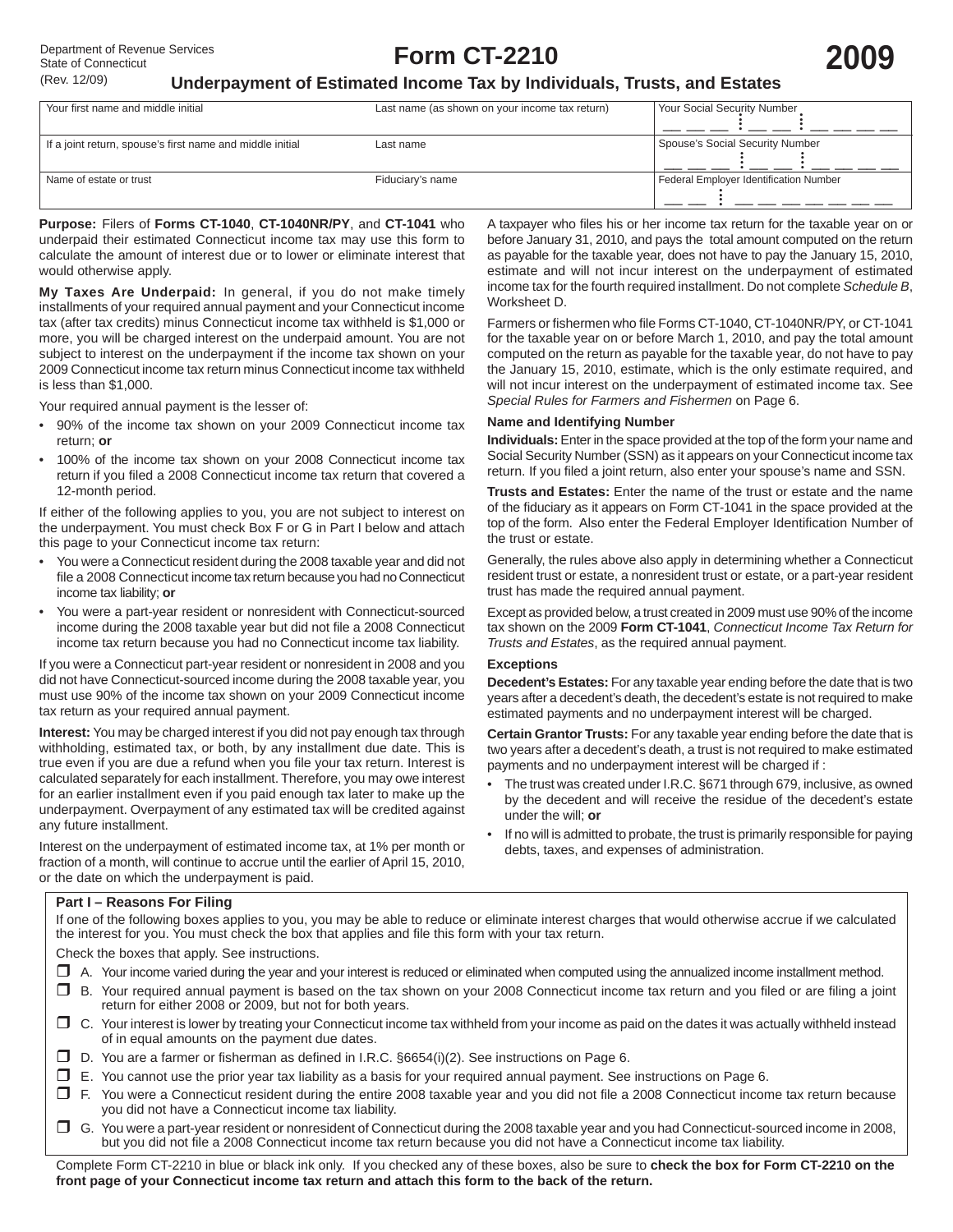| <b>Part II - Required Annual Payment</b>                                                         |  |  |  |  |  |  |
|--------------------------------------------------------------------------------------------------|--|--|--|--|--|--|
| Complete Part II to determine if you were required to make estimated payments. See Instructions. |  |  |  |  |  |  |
|                                                                                                  |  |  |  |  |  |  |
|                                                                                                  |  |  |  |  |  |  |
|                                                                                                  |  |  |  |  |  |  |
| 4. Subtract Line 3 from Line 1. If the result is less than \$1,000, stop here. Do not            |  |  |  |  |  |  |
|                                                                                                  |  |  |  |  |  |  |
|                                                                                                  |  |  |  |  |  |  |
| 7. Subtract Line 3 from Line 6. If the result is zero or less, stop here. Do not                 |  |  |  |  |  |  |

 **New for 2009:** If you are a taxpayer subject to the highest marginal tax rate of 6.5% and using 90% of your 2009 income tax liability to determine your required annual payment, see Part IV on Page 5 to compute the required annual payment for the first three periods. Use the amount on Line 6 above for the fourth period.

Trusts and estates: The 6.5% rate applies to any estimates due on or after 10/5/09.

# Part III - Calculate Your Underpayment and Interest for Each Calendar Quarter See instructions.

|                                                                                                                                                                                                                                                         | A   | B   | C   | D    | <b>Total</b> |
|---------------------------------------------------------------------------------------------------------------------------------------------------------------------------------------------------------------------------------------------------------|-----|-----|-----|------|--------------|
| 8. Enter the required annual payment from Part II, Line 6. Enter<br>the same amount in Columns A, B, C, and D. If you checked<br>Part I, Box A, or Box D, see instructions.                                                                             |     |     |     |      |              |
| 9. Installment percentages                                                                                                                                                                                                                              | .25 | .50 | .75 | 1.00 |              |
| 10. Multiply Line 8 by Line 9. Enter each result in the appropriate<br>column. If you checked Part I, Box A, see instructions.                                                                                                                          |     |     |     |      |              |
| 11. Enter the total Connecticut tax withheld, Part II, Line 3. Enter<br>the same amount in Columns A, B, C, and D. If you checked<br>Part I, Box C, skip this line and see instructions for Line 13.                                                    |     |     |     |      |              |
| 12. Withholding percentages                                                                                                                                                                                                                             | .25 | .50 | .75 | 1.00 |              |
| 13. Multiply Line 11 by Line 12. Enter each result in the<br>appropriate column. If you checked Part 1, Box C, see<br>instructions.                                                                                                                     |     |     |     |      |              |
| 14. Subtract Line 13 from Line 10. Enter each result in the<br>appropriate column. If Line 13 is equal to or greater than<br>Line 10 in any column, enter "0" in that column.                                                                           |     |     |     |      |              |
| 15. Enter the estimated tax payments. See instructions.                                                                                                                                                                                                 |     |     |     |      |              |
| 16. Underpayments - Subtract Line 15 from Line 14. Enter each<br>result in the appropriate column. If Line 15 is equal to or<br>greater than Line 14 in any column, enter "0" in that column.                                                           |     |     |     |      |              |
| 17. Interest - Use Worksheets A, B, C, and D of Schedule B and<br>enter each result in the appropriate column. Add Columns A,<br>B, C, and D. Enter the total in the Total Column and on the<br>appropriate line of your Connecticut income tax return. |     |     |     |      |              |

**Attach this form to the back of your Connecticut income tax return.**

**Keep a copy of this worksheet for your records.**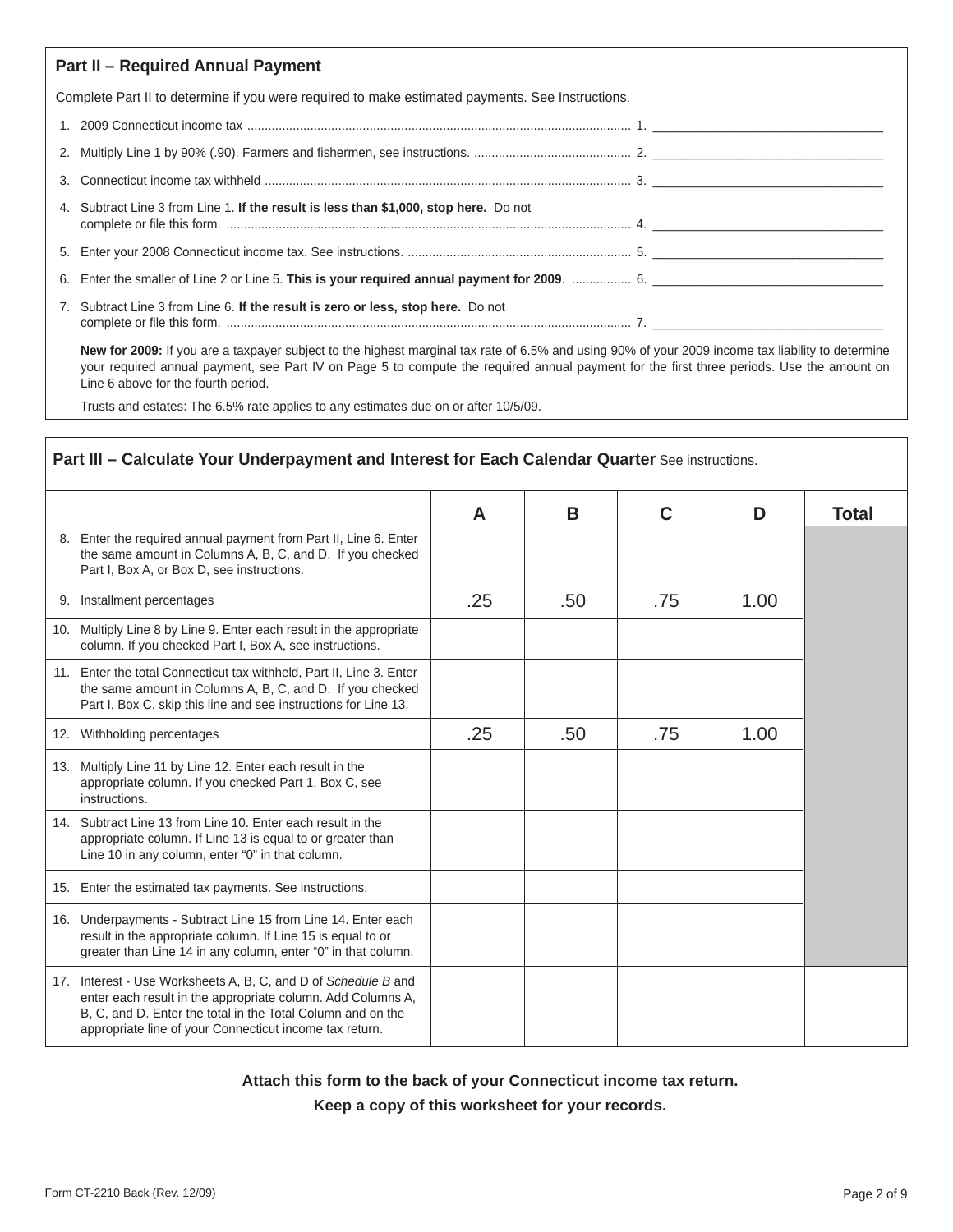| <b>Schedule A</b>                      |  |  |  |  |  |
|----------------------------------------|--|--|--|--|--|
| Annualized Income Installment Schedule |  |  |  |  |  |

|                                                                                                                                                   |                | (a)                               | (b)                               | (c)                               | (d)                                |
|---------------------------------------------------------------------------------------------------------------------------------------------------|----------------|-----------------------------------|-----------------------------------|-----------------------------------|------------------------------------|
| Trusts and estates should not use the period ending<br>dates shown to the right. Instead, use 2-28-2009,<br>4-30-2009, 7-31-2009, and 11-30-2009. |                | $1 - 1 - 2009$<br>to<br>3-31-2009 | $1 - 1 - 2009$<br>to<br>5-31-2009 | $1 - 1 - 2009$<br>to<br>8-31-2009 | $1 - 1 - 2009$<br>to<br>12-31-2009 |
| 1. Enter your Connecticut adjusted gross income for each<br>period. See instructions.                                                             | 1              |                                   |                                   |                                   |                                    |
| 2. Annualization amounts: Trusts and estates, see instructions.                                                                                   | $\overline{2}$ | $\overline{4}$                    | 2.4                               | 1.5                               | 1                                  |
| 3. Annualized income: Multiply Line 1 by Line 2.                                                                                                  | 3              |                                   |                                   |                                   |                                    |
| 4. Enter the tax for the amount on Line 3. See instructions.                                                                                      | 4              |                                   |                                   |                                   |                                    |
| 5. Credit for income taxes paid to qualifying jurisdictions:<br>Residents and part-year residents only, see instructions.                         | 5              |                                   |                                   |                                   |                                    |
| 6. Subtract Line 5 from Line 4.                                                                                                                   | 6              |                                   |                                   |                                   |                                    |
| 7. Connecticut alternative minimum tax: See instructions.                                                                                         | $\overline{7}$ |                                   |                                   |                                   |                                    |
| 8. Add Line 6 and Line 7.                                                                                                                         | 8              |                                   |                                   |                                   |                                    |
| 9. Credit for property taxes paid on your primary residence<br>or motor vehicle, or both: Residents only, see instructions.                       | 9              |                                   |                                   |                                   |                                    |
| 10. Subtract Line 9 from Line 8. If less than zero, enter "0."                                                                                    | 10             |                                   |                                   |                                   |                                    |
| 11. Adjusted net Connecticut minimum tax credit:<br>See instructions.                                                                             | 11             |                                   |                                   |                                   |                                    |
| 12. Subtract Line 11 from Line 10.                                                                                                                | 12             |                                   |                                   |                                   |                                    |
| 13. Applicable percentages                                                                                                                        | 13             | 0.225                             | 0.45                              | 0.675                             | 0.90                               |
| 14. Multiply Line 12 by Line 13.                                                                                                                  | 14             |                                   |                                   |                                   |                                    |

# **Complete Lines 15 - 25 in one column before going to the next column.**

| 15. Add the amounts in all preceding columns of Line 21.                                                             | 15 |  |  |
|----------------------------------------------------------------------------------------------------------------------|----|--|--|
| 16. Annualized income installment: Subtract Line 15 from<br>Line 14. If zero or less, enter "0."                     | 16 |  |  |
| 17. Enter 25% (.25) of your required annual payment from<br>Form CT-2210, Part II, Line 6, in each column.           | 17 |  |  |
| 18. Enter amount from Line 20 of the preceding column of<br>this schedule.                                           | 18 |  |  |
| 19. Add Line 17 and Line 18 and enter the total.                                                                     | 19 |  |  |
| 20. Subtract Line 16 from Line 19.<br>If less than zero, enter "0."                                                  | 20 |  |  |
| 21. Enter the smaller of Line 16 or Line 19.                                                                         | 21 |  |  |
| 22. Enter the amount from Line 21, Column (a) here and on<br>Form CT-2210, Part III, Line 10, Column A.              | 22 |  |  |
| 23. Add Line 21, Column (b) and Line 22, Column (a). Enter<br>here and on Form CT-2210, Part III, Line 10, Column B. | 23 |  |  |
| 24. Add Line 21, Column (c) and Line 23, Column (b). Enter<br>here and on Form CT-2210, Part III, Line 10, Column C. | 24 |  |  |
| 25. Add Line 21, Column (d) and Line 24, Column (c). Enter<br>here and on Form CT-2210, Part III, Line 10, Column D. | 25 |  |  |

**If you completed this schedule, attach it to Form CT-2210. Keep a copy of this schedule for your records.** Form CT-2210 Schedule A (Rev. 12/09)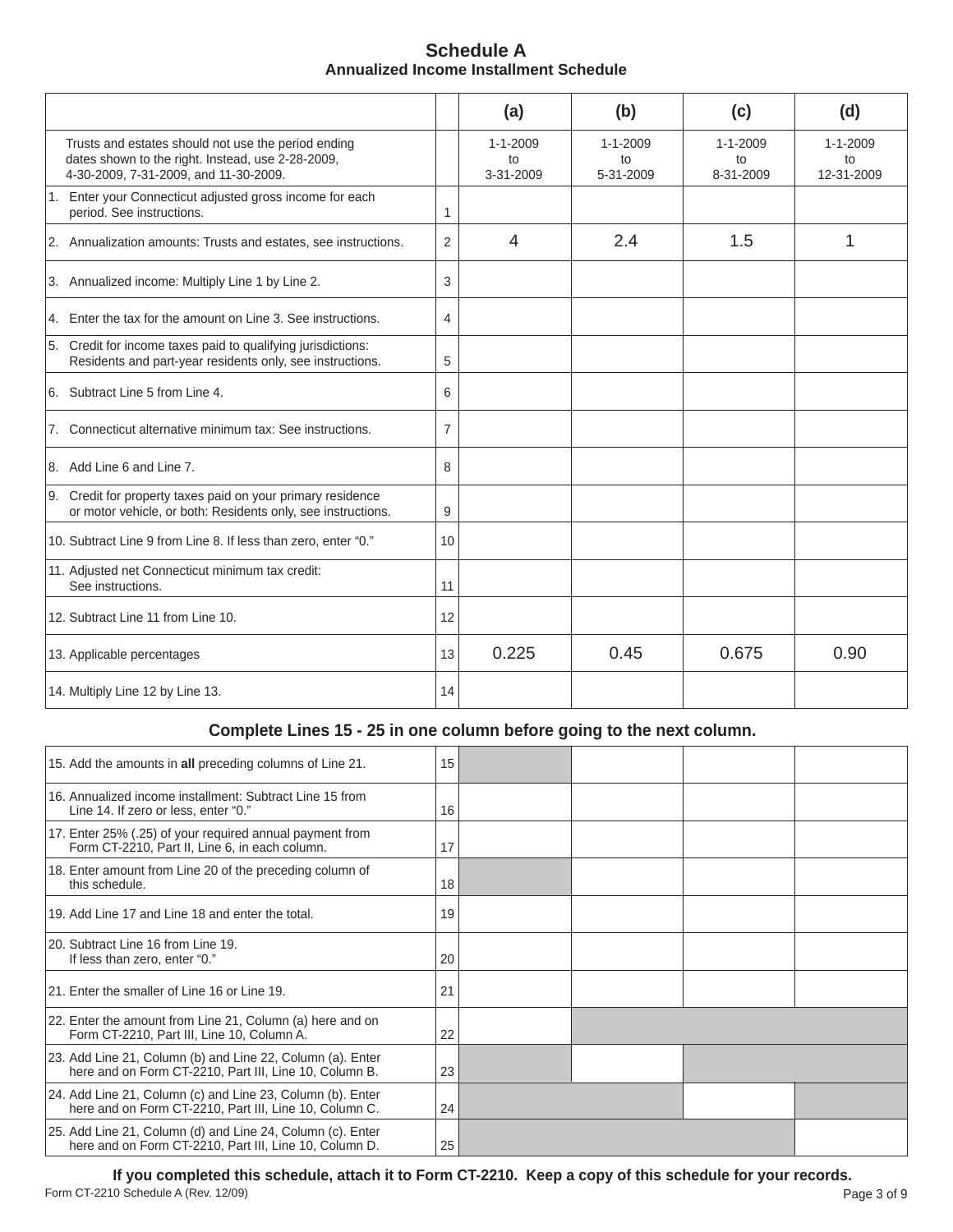## **Schedule B Interest Calculation**

## **Worksheet A —** For period beginning after April 15, 2009, and ending on or before June 15, 2009.

|                               | <b>Date</b>            | <b>Amount</b> | <b>Interest</b><br>Rate | <b>Interest</b> |
|-------------------------------|------------------------|---------------|-------------------------|-----------------|
|                               |                        |               |                         |                 |
| Line a - Underpayment         |                        |               | .01                     |                 |
| Line b - Late payment         | 4-16-2009 to 5-15-2009 |               |                         |                 |
| Line c - Revised underpayment |                        |               | .01                     |                 |
| Line d - Late payment         | 5-16-2009 to 6-15-2009 |               |                         |                 |
| Line e - Total interest       |                        |               |                         |                 |

### **Worksheet B** — For period beginning after June 15, 2009, and ending on or before September 15, 2009.

| Line a - Underpayment         |                        | .01 |  |
|-------------------------------|------------------------|-----|--|
| Line b - Late payment         | 6-16-2009 to 7-15-2009 |     |  |
| Line c - Revised underpayment |                        | .01 |  |
| Line d - Late payment         | 7-16-2009 to 8-15-2009 |     |  |
| Line e - Revised underpayment |                        | .01 |  |
| Line f - Late payment         | 8-16-2009 to 9-15-2009 |     |  |
| Line g - Total interest       |                        |     |  |

**Worksheet C** — For period beginning after September 15, 2009, and ending on or before January 15, 2010.

|                               |                          | 2 | 3   | 4 |
|-------------------------------|--------------------------|---|-----|---|
| Line a - Underpayment         |                          |   | .01 |   |
| Line b - Late payment         | 9-16-2009 to 10-15-2009  |   |     |   |
| Line c - Revised underpayment |                          |   | .01 |   |
| Line d - Late payment         | 10-16-2009 to 11-15-2009 |   |     |   |
| Line e - Revised underpayment |                          |   | .01 |   |
| Line f - Late payment         | 11-16-2009 to 12-15-2009 |   |     |   |
| Line g - Revised underpayment |                          |   | .01 |   |
| Line h - Late payment         | 12-16-2009 to 1-15-2010  |   |     |   |
| Line i - Total interest       |                          |   |     |   |

Worksheet D - For period beginning after January 15, 2010, and ending on or before April 15, 2010.

| Line a - Underpayment         |                        | .01 |  |
|-------------------------------|------------------------|-----|--|
| Line b - Late payment         | 1-16-2010 to 2-15-2010 |     |  |
| Line c - Revised underpayment |                        | .01 |  |
| Line d - Late payment         | 2-16-2010 to 3-15-2010 |     |  |
| Line e - Revised underpayment |                        | .01 |  |
| Line f - Late payment         | 3-16-2010 to 4-15-2010 |     |  |
| Line g - Total interest       |                        |     |  |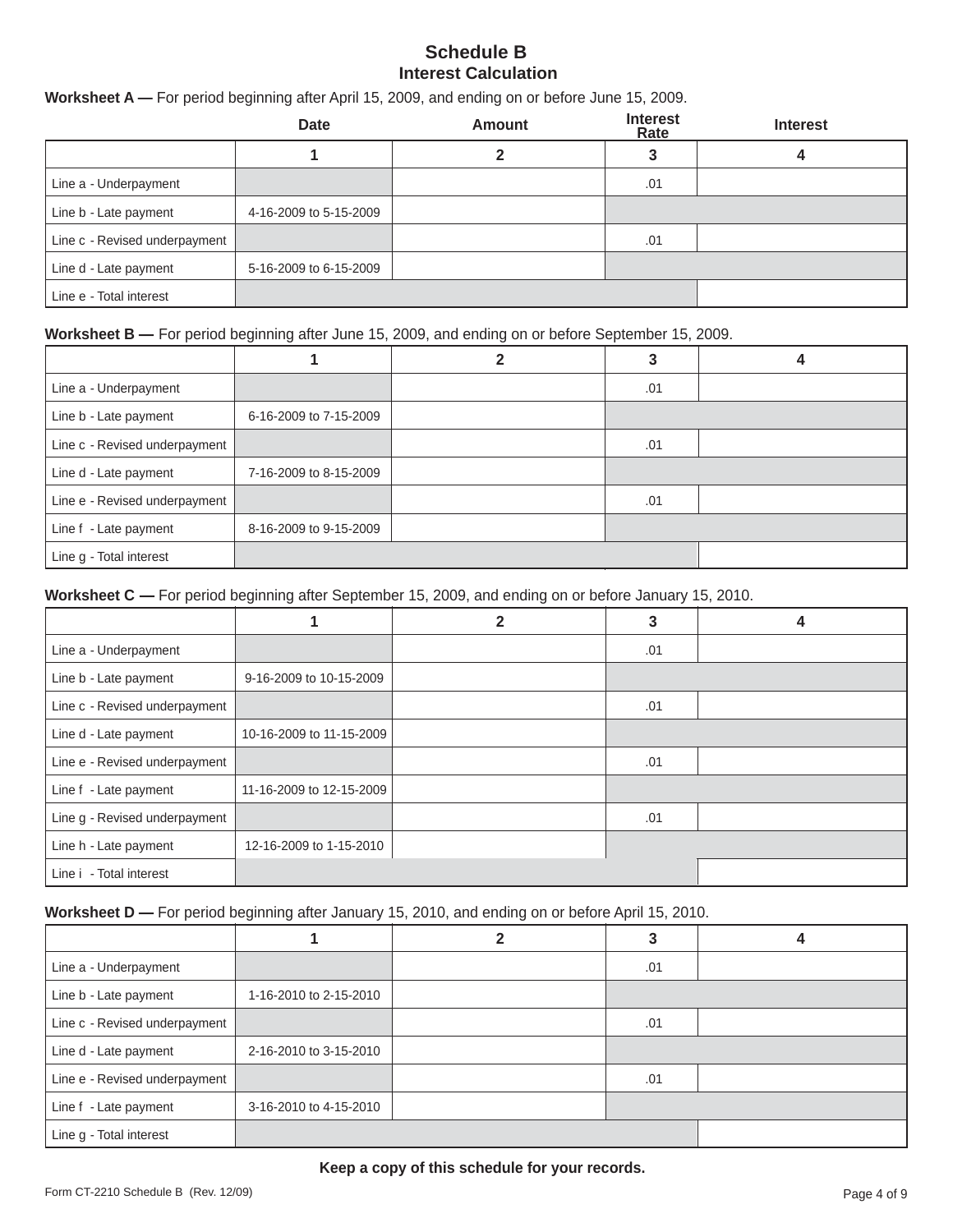|     | Part IV - Required Annual Payment If Subject to 6.5% Marginal Tax Rate                                                                                                                |  |  |  |  |  |
|-----|---------------------------------------------------------------------------------------------------------------------------------------------------------------------------------------|--|--|--|--|--|
|     | Complete Part IV to determine your required annual payment for the first three periods if you are subject to the 6.5% marginal tax rate.                                              |  |  |  |  |  |
|     | 1. 2009 Connecticut income tax:                                                                                                                                                       |  |  |  |  |  |
|     | 2. If your filing status is:<br>Single or filing separately, enter \$24,800;<br>Head of household, enter \$39,680; or<br>Filing jointly or qualifying widow(er), enter \$49,600.      |  |  |  |  |  |
|     |                                                                                                                                                                                       |  |  |  |  |  |
|     |                                                                                                                                                                                       |  |  |  |  |  |
| 4.  |                                                                                                                                                                                       |  |  |  |  |  |
| 5.  |                                                                                                                                                                                       |  |  |  |  |  |
|     | 6. Residents: Enter 1,0000.<br>Nonresidents and part-year residents: Enter the decimal amount from CT-1040NR/PY, Line 9.                                                              |  |  |  |  |  |
|     |                                                                                                                                                                                       |  |  |  |  |  |
|     | 8. Enter the credit for income taxes paid to other jurisdictions                                                                                                                      |  |  |  |  |  |
|     |                                                                                                                                                                                       |  |  |  |  |  |
| 10. | Connecticut alternative minimum tax:                                                                                                                                                  |  |  |  |  |  |
|     |                                                                                                                                                                                       |  |  |  |  |  |
|     | 12. Adjusted net Connecticut minimum tax credit:                                                                                                                                      |  |  |  |  |  |
|     | 13. Connecticut income tax at 5% rate: Subtract Line 12 from Line 11.                                                                                                                 |  |  |  |  |  |
|     | 14. Multiply Line 13 X 90% (.90).                                                                                                                                                     |  |  |  |  |  |
|     | Enter the result here and in Part III, Line 8, Columns A, B, and C, or Schedule A, Line 17,<br>Columns (a), (b), and (c). Use the amount from Part II, Line 6, for the fourth period. |  |  |  |  |  |
|     | Trusts and estates: Only use this amount for any estimates due before 10/5/09.  14.                                                                                                   |  |  |  |  |  |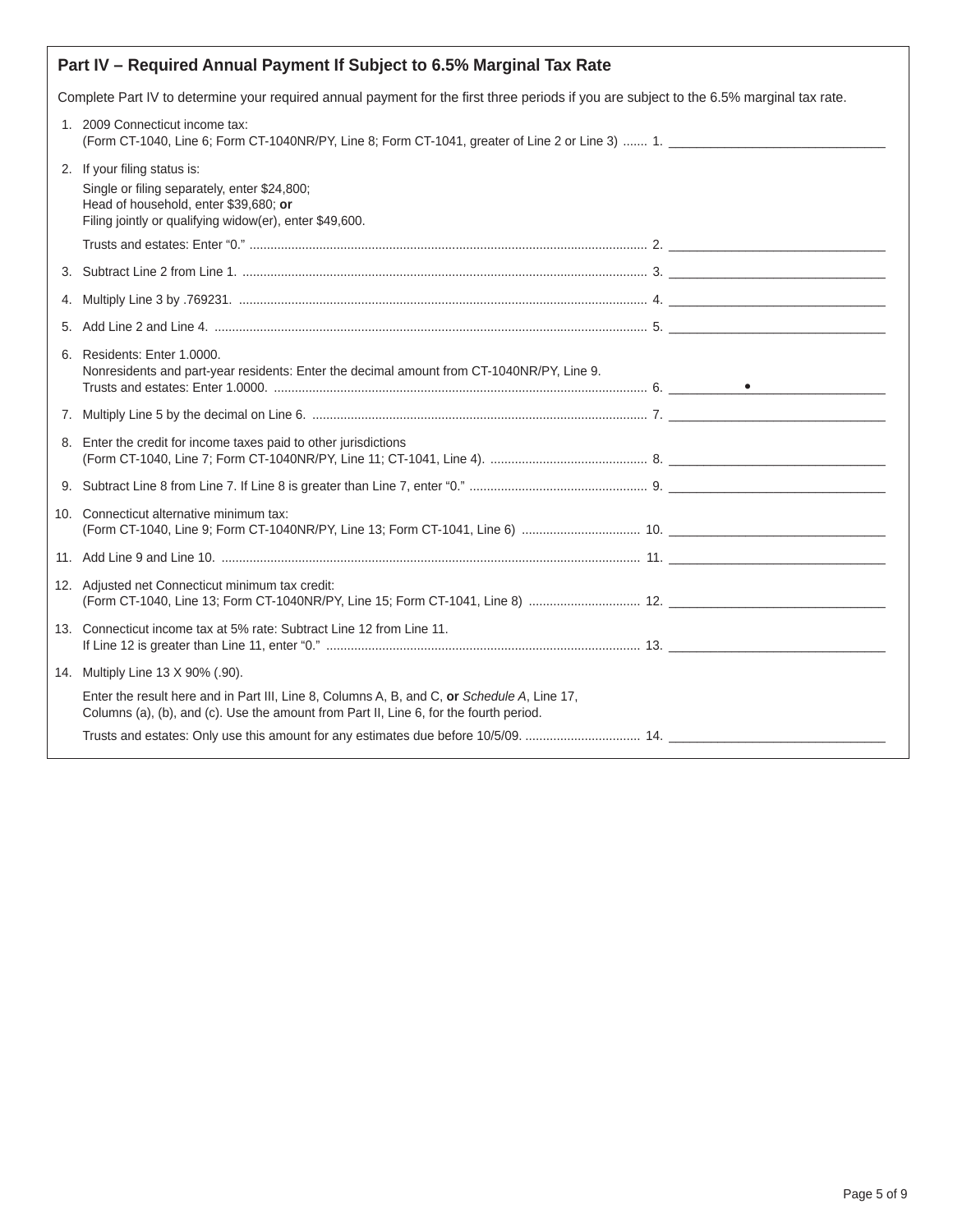## **Form CT-2210 Instructions**

Do not file this form **unless:** 

- You checked one of the boxes in Part I; **or**
- You wish to calculate and pay the interest you owe with your return.

If you do not file this form, the Department of Revenue Services (DRS) will calculate interest on any underpayment of estimated tax you owe and send you a bill. The interest on the underpayment of estimated tax will stop accruing on the **earlier** of the date you pay your total tax liability or April 15, 2010.

Any reference in this document to a spouse also refers to a party to a civil union recognized under Connecticut law.

Any reference in these instructions to filing jointly includes **filing jointly for federal and Connecticut** and **fi ling jointly for Connecticut only**. Likewise, filing separately includes filing separately for federal and **Connecticut** and **fi ling separately for Connecticut only**.

**When My Payments Are Due:** In general, four equal installments of estimated tax are required on April 15, June 15, September 15, and January 15. Fiscal year filers should follow federal filing dates. If the due date falls on a Saturday, Sunday, or legal holiday, the next business day is the due date.

Estates and certain trusts are required to make estimated income tax payments as stated above for any taxable year ending two or more years after the date of the decedent's death. For additional information on when certain trusts are required to make estimated income tax payments, see I.R.C. §671 through 679.

**Special Rules for Farmers and Fishermen:** If you are a farmer or fisherman, as defined in I.R.C.  $\S6654(i)(2)$ , your required annual payment is the lesser of:

- 66 2 /3% of the income tax shown on your 2009 Connecticut income tax return; **or**
- 100% of the income tax shown on your 2008 Connecticut income tax return, if you filed a 2008 income tax return that covered a 12-month period.

Farmers and fishermen are required to make only one installment of estimated income tax for the taxable year. If you are a farmer or fisherman, you must do one of the following:

- Pay the required installment on or before January 15, 2010; **or**
- File your 2009 Connecticut income tax return on or before March 1, 2010, and pay the full amount computed on the return. In this case, do not make an estimated income tax payment for 2009.

See the instructions for Box D.

### **Part I: Reasons for Filing**

Complete Part I **only** if one of the following boxes applies to you. By checking the box that applies to you, you may be able to reduce or eliminate interest charges that would otherwise accrue if we calculated the interest for you under the normal requirements for making estimated tax payments. If you checked any of the boxes in Part I, also be sure to check the box for **Form CT-2210** on the front page of your **Form CT-1040**, **Form CT-1041**, or **Form CT-1040NR/PY**.

You may only use 100% of your 2008 Connecticut income tax to calculate your required annual payment if:

- You filed a 2008 Connecticut income tax return that covered a 12-month period; **or**
- During the 2008 taxable year, you were a resident, part-year resident, or nonresident with Connecticut-sourced income and you did not file a 2008 Connecticut income tax return because you did not have a Connecticut income tax liability. See Part II, Line 5, for instructions on calculating your required annual payment.

**Box A:** Check this box if you are using the annualized income installment method. If your income fluctuated during the year, this method may reduce or eliminate the amount of one or more required quarterly payments. See instructions for *Schedule A*.

If you were a part-year resident who moved into Connecticut in 2009 and you cannot use the prior year tax liability as the basis of the required annual payment, you may benefit by using the annualized installment method to report Connecticut-sourced income in the period(s) in which it was earned.

**Box B:** Check this box if your estimated tax payments were based on the tax shown on your 2008 Connecticut income tax return **and** your filing status changed from last year. See Changes in Filing Status in Part II, Line 5.

**Box C:** Check this box if you want income tax withheld in 2009 to be applied when it was **actually withheld** rather than in four equal installments. See instructions for Part III, Line 11 and Line 13.

Box D: Check this box if you are a farmer or fisherman and:

- You are required to make only one installment of estimated Connecticut income tax; **or**
- You have filed your tax return for the taxable year on or before March 1, 2010, and have paid the amount computed on the return as payable for the taxable year. Stop here and do not complete Part II and Part III.

Attach Form CT-2210 to your Connecticut income tax return and check the box for Form CT-2210 on the front of Form CT-1040 or CT-1040NR/PY.

**Box E:** Check this box if you were a part-year resident or nonresident of Connecticut during the 2008 taxable year, did not have Connecticutsourced income, and were not required to file a Connecticut income tax return. If you check Box E, you must use 90% of your 2009 income tax as your required annual payment.

**Box F:** Check this box if you were a Connecticut resident during the entire 2008 taxable year and you did not file a 2008 Connecticut income tax return because you did not have a Connecticut income tax liability.

**Box G:** Check this box if you were a part-year resident or nonresident of Connecticut during the 2008 taxable year and you had Connecticutsourced income in 2008, but you did not file a 2008 Connecticut income tax return because you did not have a Connecticut income tax liability.

See the instruction booklet for Form CT-1040 or Form CT-1040NR/PY for filing requirements and the gross income test. The instructions for Form CT-1040NR/PY also lists examples of Connecticut-sourced income.

#### **Part II: Required Annual Payment**

**Line 1:** Enter the amount of income tax shown on your 2009 Connecticut income tax return (Form CT-1040, Line 14; Form CT-1040NR/PY, Line 16; or Form CT-1041, Line 9). Do not subtract estimated payments or Connecticut tax withheld in 2009.

Line 2: Farmers and fishermen multiply Line 1 by 66<sup>2</sup>/<sub>3</sub>% (.6667).

**Line 3:** Enter **Connecticut** income tax withheld in 2009. Do not enter any estimated tax payments or taxes withheld for the Internal Revenue Service (IRS) or other jurisdictions.

Line 5: If your filing status was the same on your 2008 and 2009 Connecticut income tax returns and your 2008 Connecticut income tax return covered a 12-month period, enter 100% of the income tax shown on your 2008 Connecticut income tax return (Form CT-1040, Line 14, or Form CT-1040NR/PY, Line 16, CT-1041, Line 9).

If you did not file a 2008 Connecticut income tax return because you did not have a Connecticut income tax liability and you were a resident, nonresident, or part-year resident in 2008 with Connecticut-sourced income, enter "0."

If you were a Connecticut part-year resident or nonresident in 2008 and you did not have Connecticut-sourced income during the 2008 taxable year, leave Line 5 blank and enter the amount from Line 2 as your required annual payment on Line 6.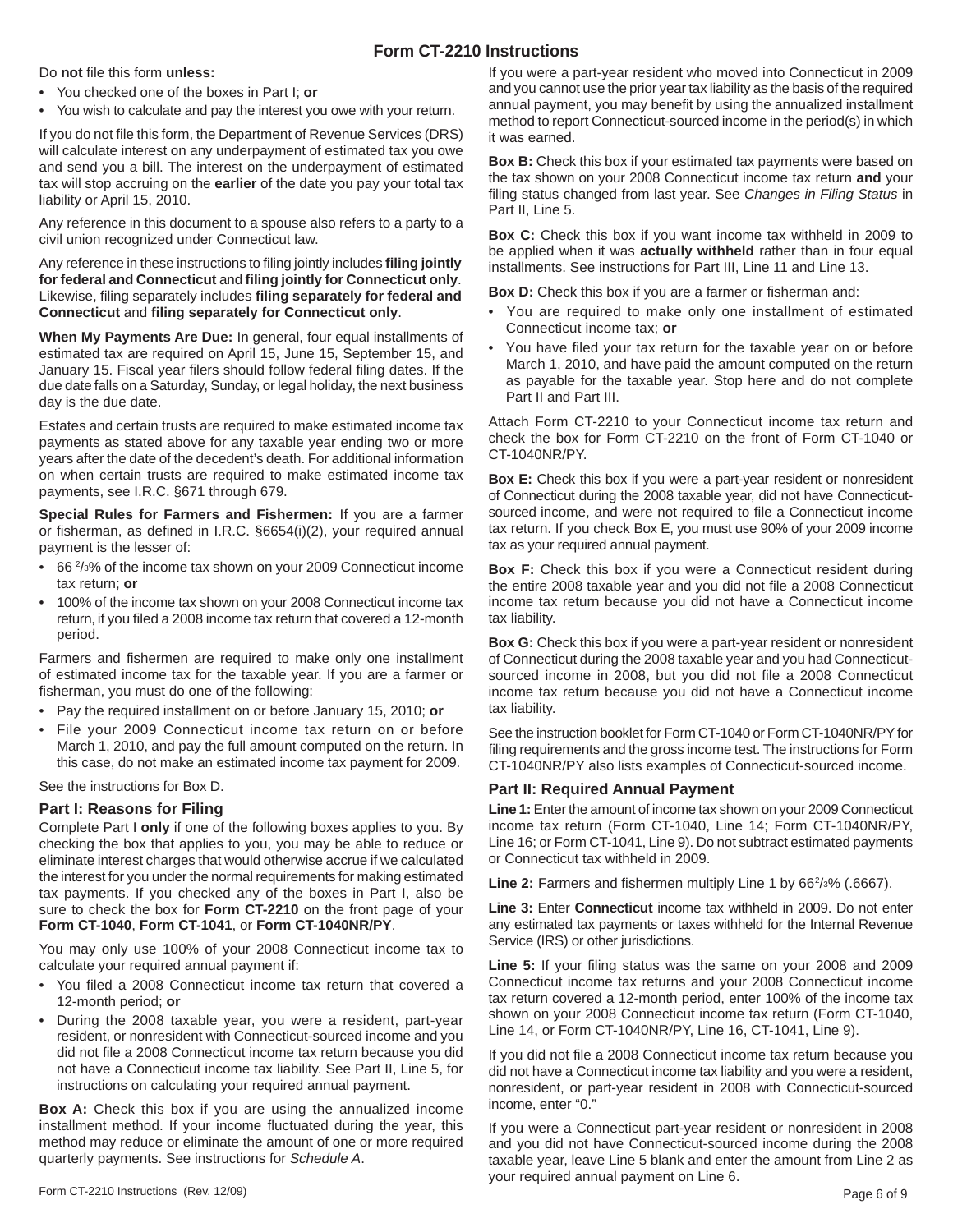**Changes in Filing Status From 2008 to 2009:** If you are filing a joint Connecticut return for 2009 but filed separate Connecticut returns for 2008 as single, filing separately for federal and Connecticut, filing separately for Connecticut only, or head of household, you must combine your 2008 separate tax liabilities to determine your combined 2008 income tax. If either you or your spouse did not file a 2008 Connecticut income tax return, see the instructions for Part I, Box E, to determine if you can use the prior year tax as the basis for your required annual payment.

If you are filing Connecticut returns as filing separately for 2009 but filed a joint Connecticut return for 2008, you must determine your share of the 2008 tax (Form CT-1040, Line 14, or Form CT-1040NR/PY, Line 16). First calculate the 2008 tax both you and your spouse would have paid had you filed separate Connecticut returns for 2008 as married persons filing separately or civil union filing separately. Then complete the following calculation:

| Your separate 2008 tax liability |                                             | X Your 2008 joint tax liability |
|----------------------------------|---------------------------------------------|---------------------------------|
|                                  | Both spouses' separate 2008 tax liabilities |                                 |

#### **Examples**

The following taxpayers, after subtracting Connecticut income tax withheld, have a 2009 Connecticut income tax liability of more than \$1,000 and may be liable for interest on the underpayment of their estimated Connecticut income tax.

Anita, a resident of Connecticut during the entire 2008 taxable year, filed a 2008 resident income tax return.

Anita's 2009 required annual payment is the lesser of 100% of the income tax shown on her 2008 Connecticut income tax return or 90% of the income tax shown on her 2009 Connecticut income tax return.

If none of the reasons on CT-2210 Part 1 apply to her, Anita is liable for interest on the underpayment of estimated Connecticut income tax. Anita is not required to complete Form CT-2210. DRS will calculate the interest and bill her.

Bill, a resident of Connecticut during the entire 2008 taxable year, did not file a 2008 Connecticut income tax return because he had no 2008 Connecticut income tax liability. Bill's 2009 required annual payment is zero.

Bill must check Box F on Form CT-2210, check the box on Page 1 of Form CT-1040 that he completed Form CT-2210, and attach Form CT-2210 to his 2009 Connecticut income tax return.

Jim, a part-year resident or nonresident of Connecticut during the 2008 taxable year, had Connecticut-sourced income in 2008 but did not file a 2008 Connecticut income tax return because he had no 2008 Connecticut income tax liability. Jim's 2009 required annual payment is zero.

Jim must check Box G on Form CT-2210, check the box on Page 1 of Form CT-1040 or Form CT-1040NR/PY that he completed Form CT-2210, and attach Form CT-2210 to his 2009 Connecticut income tax return.

Sara, a nonresident or part year resident of Connecticut during the 2008 taxable year, had no Connecticut-sourced income in 2008 and did not file a 2008 Connecticut income tax return because she had no 2008 Connecticut income tax liability. Sara's 2009 required annual payment is 90% of the income tax shown on her 2009 Connecticut income tax return.

Sara must check Box E on Form CT-2210, check the box on Page 1 of Form CT-1040 or Form CT-1040NR/PY that she completed Form CT-2210, and attach Form CT-2210 to her 2009 Connecticut income tax return.

David, a resident, part-year resident, or nonresident of Connecticut during the 2008 taxable year, had a Connecticut income tax liability in 2008 but in error did not file a 2008 Connecticut income tax return.

David must complete and submit his 2008 Connecticut income tax return to DRS before filing his 2009 Connecticut income tax return.

David's 2009 required annual payment is the lesser of 90% of the income tax shown on his 2009 Connecticut income tax return or 100% of the income tax shown on his 2008 Connecticut income tax return. Since David did not file a 2008 Connecticut income tax return, David's required annual payment is 90% of the income tax shown on his 2009 Connecticut income tax return.

Eric, a nonresident of Connecticut during the 2008 taxable year, had no Connecticut-sourced income in 2008 and did not file a 2008 Connecticut income tax return because he had no Connecticut income tax liability. Eric moved to Connecticut in June 2009 and, as a part-year resident of Connecticut in 2009, files a 2009 Form CT-1040NR/PY.

Eric's 2009 required annual payment is 90% of the income tax shown on his 2009 Connecticut income tax return.

Eric must check Box E on Form CT-2210. Because Eric moved to Connecticut in June, he may benefit by checking Box A and using the annualized income installment method to compute the interest.

Kim, a part-year resident of Connecticut during the 2008 taxable year, filed a 2008 Form CT-1040NR/PY that covered a 12-month period and files a 2009 Form CT-1040.

Kim's 2009 required annual payment is the lesser of 90% of the income tax shown on her 2009 Connecticut income tax return or 100% of the income tax shown on her 2008 Connecticut income tax return.

If none of the reasons on CT-2210 Part 1 apply to Kim, Kim is liable for interest on the underpayment of estimated Connecticut income tax. Kim is not required to complete Form CT-2210. DRS will calculate the interest and bill her.

Tom, a resident of Connecticut during the 2008 taxable year, filed as married filing jointly on his 2008 Form CT-1040 and as single on his 2009 Form CT-1040.

Tom's 2009 required annual payment is the lesser of 90% of his 2009 Connecticut income tax liability or 100% of his separate 2008 Connecticut income tax liability as computed using the formula on the left.

If Tom is using 100% of his separate 2008 Connecticut income tax liability, Tom must check Box B, check the box on Page 1 of Form CT-1040 that he completed Form CT-2210, and attach Form CT-2210 to his 2009 Connecticut income tax return.

#### **Part III - Calculate Your Underpayment and Interest**

**New for 2009:** If you are subject to the highest marginal tax rate of 6.5% and using 90% of your 2009 income tax liability to determine your required annual payment, see Part IV on Page 5 to compute the required annual payment for the first three periods. Use the amount from Part II, Line 6, for the fourth period.

Trusts and estates: The amount from Part II, Line 6, applies to any estimates due on or after 10/5/09.

**Line 8:** If you are using the annualized income installment method, skip Line 8 and Line 9 and **go on to Line 10**. Be sure you also check Part I, Box A.

If you checked Part I, Box D, because you are a **farmer** or **fi sherman** and you have made only one installment of estimated income tax, complete Column D **only**.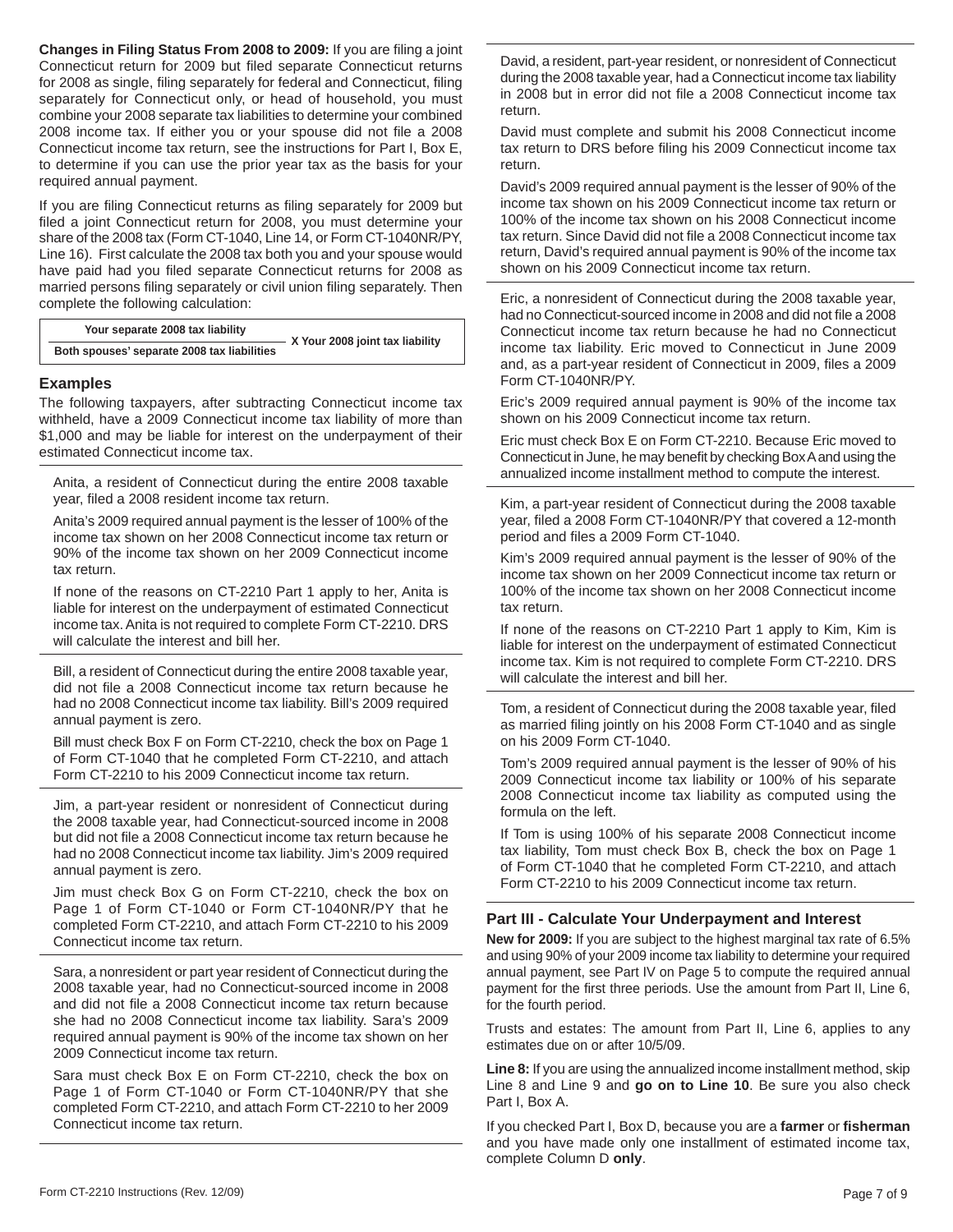**Line 10:** If you checked Part I, Box A, because you are using the annualized income installment method, enter the amounts from *Schedule A*, Annualized Income Installment Schedule Lines 22 through 25, in the appropriate columns. Attach *Schedule A* to Form CT-2210 and also include your computations of your Connecticut adjusted gross income for each period.

**Line 11:** Enter the total amount of **Connecticut** income tax withheld in 2009 in Columns A, B, C, and D. **Do not** enter estimated tax payments or taxes withheld for the IRS or other jurisdictions.

**Example:** If your total 2009 Connecticut income tax withheld was \$1,300, enter \$1,300 in Columns A, B, C, and D.

If you want Connecticut income tax withholding to apply when it was actually withheld, skip Line 11 and Line 12 and **go on to Line 13**. Be sure you also check Part I, Box C.

**Line 13:** If you want Connecticut income tax withholding to apply when it was actually withheld, enter the actual cumulative withholding amounts on Line 13.

**Example:** If \$600 was withheld in March, \$200 in May, \$200 in August, and \$300 in November, enter \$600 in Column A, \$800 in Column B, \$1,000 in Column C, and \$1,300 in Column D.

**Line 15:** Enter in the appropriate columns all timely installment payments you made. Timely installment payments are all payments (**other than any tax withheld**) made on or before the estimated payment due date(s) including any previous installment payments.

**Example:** If estimated Connecticut income tax payments of \$100 each were made on April 15, June 15, September 15, 2009, and January 15, 2010, enter \$100 in Column A, \$200 in Column B, \$300 in Column C, and \$400 in Column D.

## **Schedule A Annualized Income Installment**

#### **General Instructions**

You may benefit from using the annualized income installment method if your income varied throughout the year because you earned more money later in the year than you did in the early part of the year, such as from lottery winnings, investment income, or self-employment income.

By using this method, you may be able to reduce or eliminate the amount of one or more required installments.

For information on filing estimated tax payments using the annualized income installment method, see **Informational Publication 2009(30)**, *A Guide to Calculating Your Annualized Estimated Income Tax Installments* and *Worksheet CT-1040AES.* This publication is available from the DRS website at **www.ct.gov/DRS**.

If you use the annualized income installment method for any installment due date, you must use this method for all installment due dates. Form CT-2210, *Schedule A,* automatically selects the smaller of the annualized income installment or regular installment increased by the amount saved by using the annualized income installment method in computing earlier installments.

If you use the annualized income installment method, you are required to complete **all** of the following steps:

- 1. Check Box A on Form CT-2210, Part I;
- 2 Enter the amounts from *Schedule A*, Lines 22 through 25 in the appropriate columns on Form CT-2210, Part III, Line 10;
- 3. Attach Form CT-2210 and *Schedule A* to your return;
- 4. Attach your calculations of your Connecticut adjusted gross income for each period; **and**
- 5. Check the box for Form CT-2210 on the front of your Connecticut income tax return.

#### **Line Instructions**

**Line 1:** Attach a schedule showing how you computed your Connecticut adjusted gross income for each period.

Trusts and estates must enter their Connecticut taxable income and use the following period ending dates: 2-28-2009, 4-30-2009, 7-31-2009, and 11-30-2009.

**Line 2: Trusts and estates** do not use the amounts shown in Columns (a) through (d). Instead, use 6, 3, 1.71429, and 1.09091, as the annualization amounts.

**Line 4: Resident individuals** must compute the tax on the amount shown on Line 3 using the *Tax Tables* or the *Tax Calculation Schedule*.

Resident individuals subject to the highest marginal rate of 6.5% compute the tax for Columns (a), (b), and (c) using the marginal rate of 5%. See *Part IV* on Page 5.

Resident trusts and estates must multiply Line 3 by 5% for any estimates due before 10/5/09. Multiply Line 3 by 6.5% for any estimates due on or after 10/5/09.

**Nonresidents and part-year resident individuals** must use the schedules and worksheets for Form CT-1040NR/PY to determine Connecticut-sourced income. Nonresident trusts and estates and part-year resident trusts must use the schedules and worksheets for Form CT-1041 to determine Connecticut-sourced income. To calculate the tax, complete the worksheet below for each column.

| a. | Annualized income from Line 3 of this schedule                                                                                                                                                                                                                                     |  |
|----|------------------------------------------------------------------------------------------------------------------------------------------------------------------------------------------------------------------------------------------------------------------------------------|--|
|    | b. Annualized Connecticut-sourced income                                                                                                                                                                                                                                           |  |
| C. | Enter the greater of Line a or Line b.                                                                                                                                                                                                                                             |  |
|    | d. Enter the tax due on Line c using the tax tables or the<br>Tax Calculation Schedule.                                                                                                                                                                                            |  |
|    | Nonresident and part-year resident individuals subject<br>to the highest marginal rate of 6.5% (.065) compute<br>the tax for Columns (a), (b), and (c) using the marginal<br>rate of 5% (.05). See Part IV.                                                                        |  |
|    | Trusts and estates: Multiply Line c by 5% (.05) for any<br>estimates due before 10/5/09 and by 6.5% (.065) any<br>estimates due on or after 10/5/09.                                                                                                                               |  |
|    | e. Divide Connecticut-sourced income for the period by<br>Connecticut adjusted gross income (Connecticut taxable<br>income for trusts and estates) for the period. This is<br>your allocated Connecticut income tax percentage. If<br>Line b is greater than Line a, enter 1.0000. |  |
| f. | Multiply Line d by Line e.<br>Enter here and on Schedule A, Line 4.                                                                                                                                                                                                                |  |

**Line 5:** The credit for tax paid to a qualifying jurisdiction is based wholly or partly on the annualized income for each period.

**Line 7:** You must annualize your adjusted federal alternative minimum taxable income using the annualization amounts on Line 2. Use Form CT-6251 as a guide.

**Line 9:** Resident Individuals - Enter the credit for property taxes paid on your primary residence, motor vehicle, or both, as calculated on your 2009 Form CT-1040, *Schedule 3*.

The credit may not exceed **\$500** and may be further reduced. Refer to Form CT-1040, *Schedule 3,* and instructions when calculating the credit.

**Line 11:** The adjusted net Connecticut minimum tax credit is based wholly or partly on the annualized income for each period.

**Lines 15 through 25:** You **must** complete Lines 15 through 25 in one column before continuing to the next column.